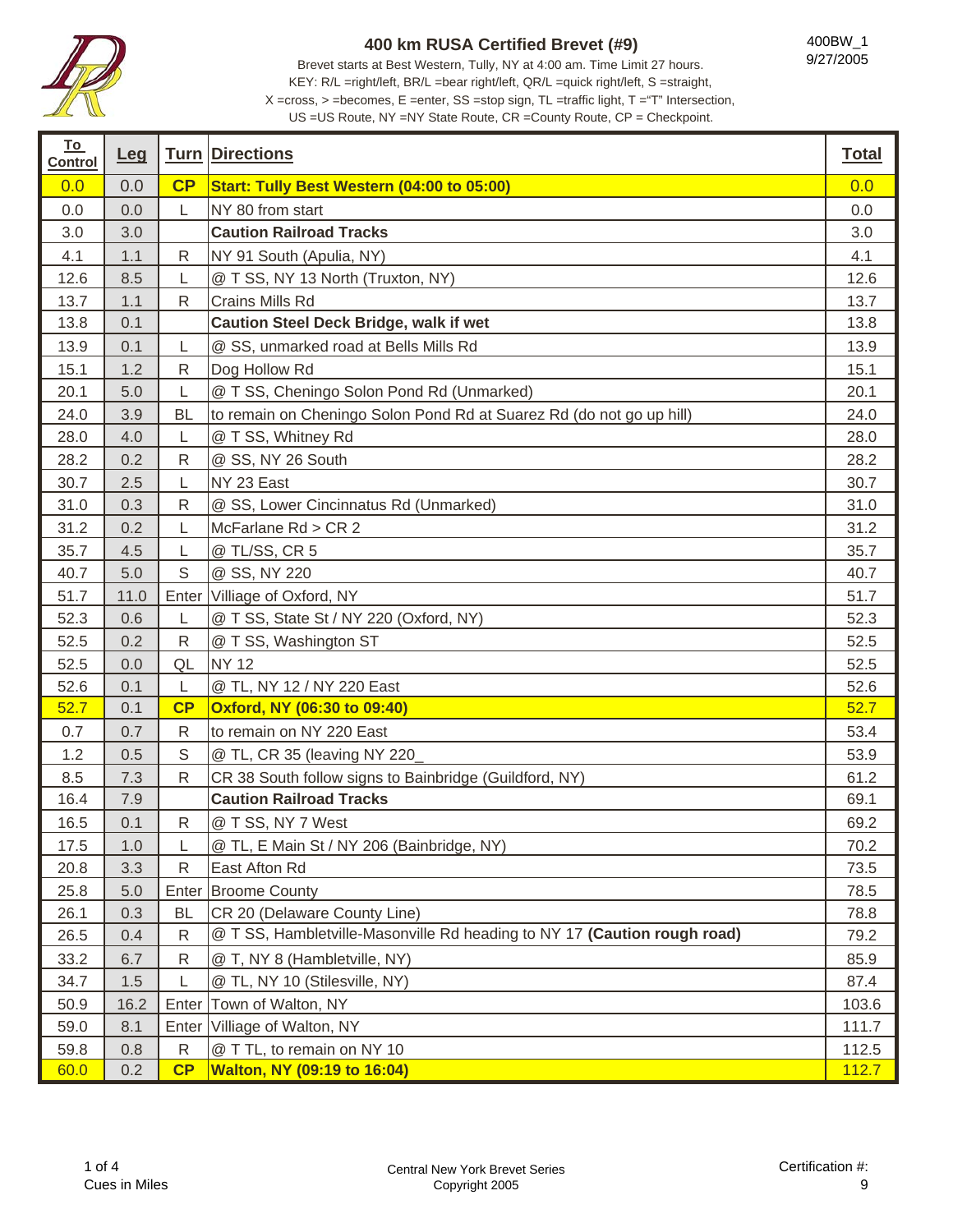

Brevet starts at Best Western, Tully, NY at 4:00 am. Time Limit 27 hours. KEY: R/L =right/left, BR/L =bear right/left, QR/L =quick right/left, S =straight, X =cross, > =becomes, E =enter, SS =stop sign, TL =traffic light, T ="T" Intersection,

| <u>To</u><br><b>Control</b> | <u>Leg</u> |              | <b>Turn Directions</b>                                      | <b>Total</b> |
|-----------------------------|------------|--------------|-------------------------------------------------------------|--------------|
| 0.3                         | 0.3        | L            | @ TL, Townsend St                                           | 113.0        |
| 1.2                         | 0.9        | L            | @ T, Franklin Walton Rd to Oneonta (Unmarked)               | 113.9        |
| 14.0                        | 12.8       | ${\sf R}$    | @ T SS, NY 357 (Franklin, NY)                               | 126.7        |
| 15.8                        | 1.8        | L            | Otego St                                                    | 128.5        |
| 16.1                        | 0.3        | <b>BR</b>    | to remain on Otego St just after bridge                     | 128.8        |
| 19.2                        | 3.1        |              | <b>Caution Sharp Turn on Downhill</b>                       | 131.9        |
| 19.3                        | 0.1        |              | Otego Rd joins Downey Rd                                    | 132.0        |
| 19.8                        | 0.5        | S            | @ SS, to remain on Otego Rd                                 | 132.5        |
| 20.4                        | 0.6        | $\mathsf{R}$ | onto US 88 access overpass                                  | 133.1        |
| 20.9                        | 0.5        | $\mathsf{R}$ | @ T, NY 7 East (Otego, NY)                                  | 133.6        |
| 27.3                        | 6.4        | X            | @ TL, NY 205 to remain on NY 7 North (Oneonta, NY - stores) | 140.0        |
| 28.4                        | 1.1        | L            | @ TL, NY 23 West / Chestnut St                              | 141.1        |
| 28.4                        | 0.0        | CP           | <b>Oneonta, NY (10:44 to 19:08)</b>                         | 141.1        |
| 0.3                         | 0.3        | $\mathsf{R}$ | @ TL/SS, NY 205 North                                       | 141.4        |
| 8.9                         | 8.6        | Enter        | Mt. Vision                                                  | 150.0        |
| 9.9                         | 1.0        | L            | Angel Rd                                                    | 151.0        |
| 10.5                        | 0.6        | $\mathsf{R}$ | @ T SS, CR 11 North (Unmarked)                              | 151.6        |
| 10.6                        | 0.1        |              | <b>Caution Steel Deck Bridge, walk if wet</b>               | 151.7        |
| 16.0                        | 5.4        | L            | NY 205 North (Hartwick, NY)                                 | 157.1        |
| 21.2                        | 5.2        | $\mathsf{R}$ | @ SS, NY 80 East / NY 205 North                             | 162.3        |
| 23.1                        | 1.9        | L            | @ T, NY 28 North                                            | 164.2        |
| 26.5                        | 3.4        | $\mathsf{R}$ | CR 22 at Citgo Station > Lake St                            | 167.6        |
| 32.8                        | 6.3        | L            | @ TL, US 20 West                                            | 173.9        |
| 33.0                        | 0.2        | CP           | Richfield Springs, NY (12:23 to 22:40)                      | 174.1        |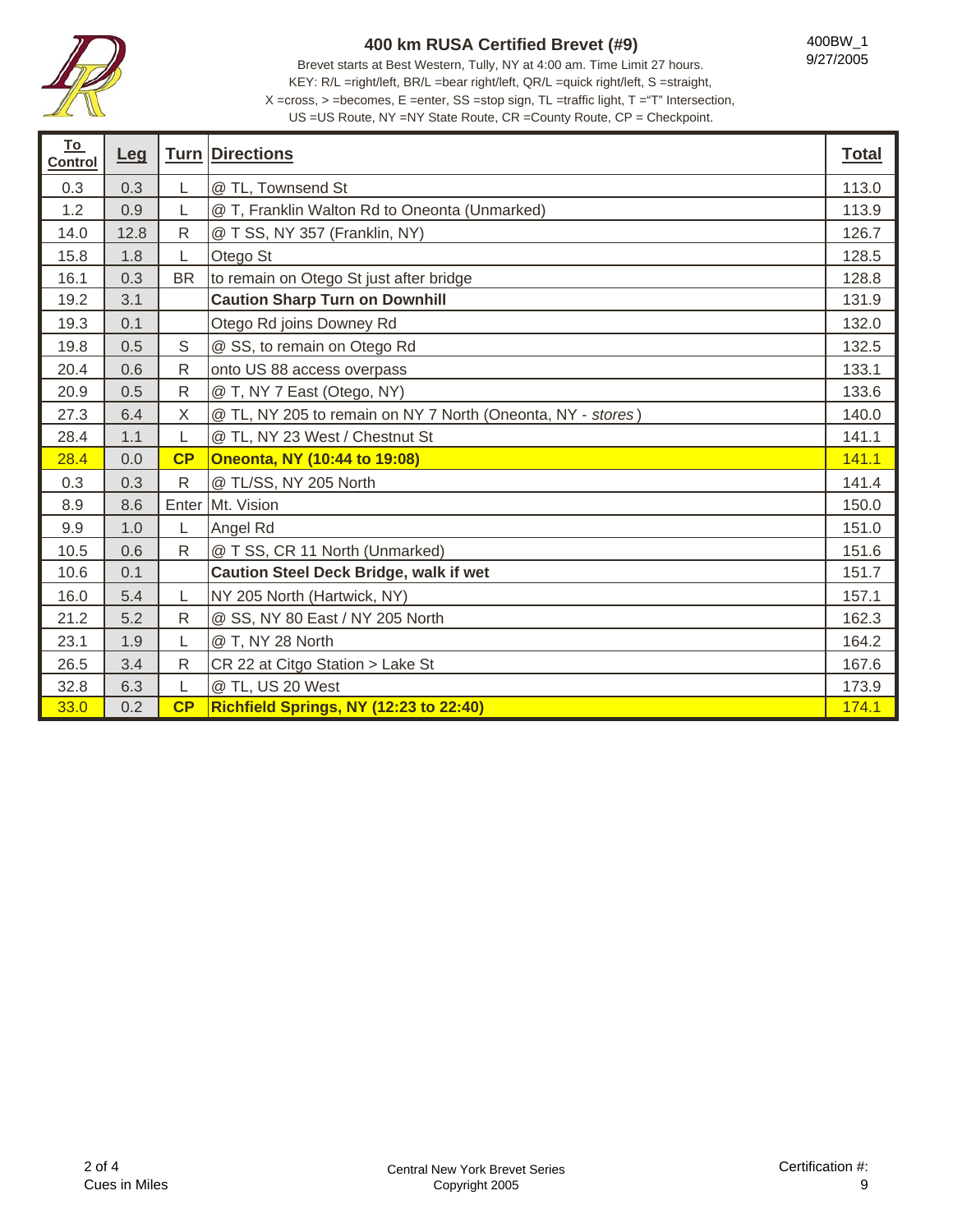

Brevet starts at Best Western, Tully, NY at 4:00 am. Time Limit 27 hours. KEY: R/L =right/left, BR/L =bear right/left, QR/L =quick right/left, S =straight, X =cross, > =becomes, E =enter, SS =stop sign, TL =traffic light, T ="T" Intersection,

400BW\_1 9/27/2005

| <u>To</u><br><b>Control</b> | <b>Leg</b> |              | <b>Turn Directions</b>                                          | <b>Total</b> |
|-----------------------------|------------|--------------|-----------------------------------------------------------------|--------------|
| 0.1                         | 0.1        | <b>BL</b>    | Monticello St / CR 25 at NY 28                                  | 174.2        |
| 0.4                         | 0.3        | X            | @ SS, CR 25A to remain on Monticello St / CR 25                 | 174.5        |
| 6.5                         | 6.1        | L            | South Rd                                                        | 180.6        |
| 9.8                         | 3.3        | ${\sf R}$    | @ T SS, NY 51 North                                             | 183.9        |
| 11.2                        | 1.4        | L            | Skaneateles Turnpike                                            | 185.3        |
| 12.3                        | 1.1        | L            | @ T SS, CR 21 (Unmarked)                                        | 186.4        |
| 15.9                        | 3.6        | L            | @ SS, CR 18 South (Unmarked)                                    | 190.0        |
| 17.1                        | 1.2        | R            | CR 19 (the sign is around the corner after the turn)            | 191.2        |
| 17.6                        | 0.5        | S            | @ SS, Center Rd (Enter Madison County)                          | 191.7        |
| 17.7                        | 0.1        | R            | @ SS, NY 8 (Unmarked)                                           | 191.8        |
| 18.4                        | 0.7        |              | <b>Skaneateles Turnpike</b>                                     | 192.5        |
| 22.9                        | 4.5        | S            | to remain on Skaneateles Turnpike at Outleout / Vidler          | 197.0        |
| 23.9                        | 1.0        | $\mathsf{R}$ | @ SS, Ouleout Rd                                                | 198.0        |
| 27.7                        | 3.8        | <b>BL</b>    | Main St at Keith Rd (North Brookfield, NY)                      | 201.8        |
| 28.4                        | 0.7        | $\mathbb S$  | @ SS, Swamp Rd                                                  | 202.5        |
| 28.6                        | 0.2        |              | <b>Caution Railroad Tracks</b>                                  | 202.7        |
| 29.6                        | 1.0        | L            | @ T SS, Mason Rd > Wickwire Rd                                  | 203.7        |
| 32.9                        | 3.3        | $\mathsf{R}$ | @ SS, Green Rd (Unmarked) before tracks (Hamilton, NY - stores) | 207.0        |
| 33.5                        | 0.6        | L            | Poolville Rd (Quarterline Rd to right)                          | 207.6        |
| 35.4                        | 1.9        | R            | Hamilton St at the whilte house                                 | 209.5        |
| 38.4                        | 3.0        | <b>BL</b>    | E Kendrick St (along Colgate U fields)                          | 212.5        |
| 38.5                        | 0.1        | R            | @ TL, Broad St (it's the right fork)                            | 212.6        |
| 38.8                        | 0.3        | L            | Payne St                                                        | 212.9        |
| 38.8                        | 0.0        | CP           | Hamilton, NY (14:21 to 02:52 day 2)                             | 212.9        |